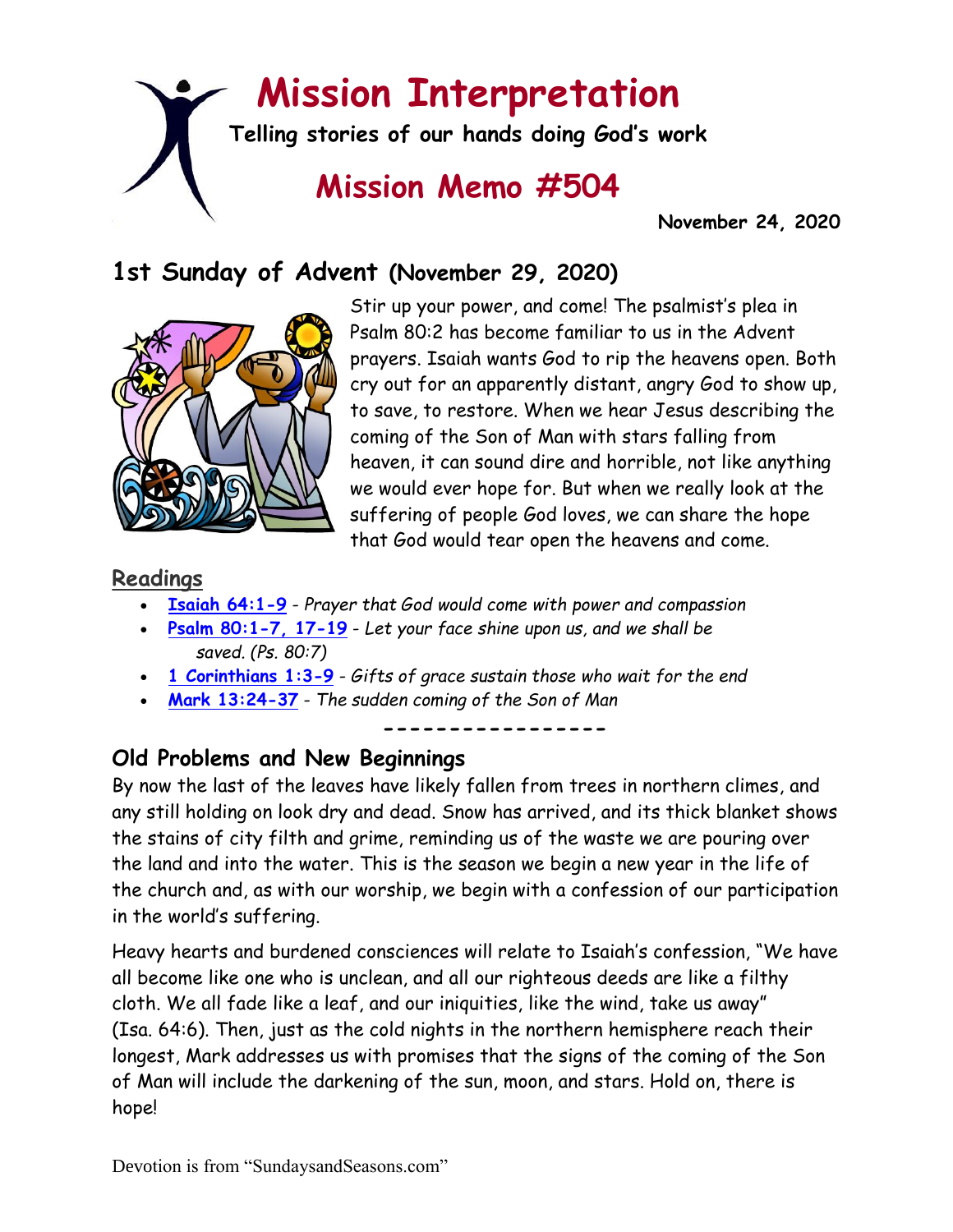The promise of Advent is that God is always at work in the world, bringing new beginnings and a new creation to people and powers long bent on destruction. Yet, because we live in the generation that exists between the "already" of Christ's resurrection and the "not yet" of God's full restoration of the creation, we cannot know when that final day will arrive. Instead of becoming preoccupied with the end times, we are counseled to live our lives in a state of preparedness—trusting that our home is God's home and that God is coming once again to dwell with us. That trust is the strength that sustains us as we "wait for the revealing of our Lord Jesus Christ" (1 Cor. 1:7).

#### **Bishop Munib Younan Named Recipient of the Kenneth W. Bensen Award for Contextual Leadership**

-----------------------------------------

Rt. Rev. Dr. Munib Younan, Bishop Emeritus of the Evangelical Lutheran Church of Jordan and the Holy Land will be this year's recipient of the Kenneth W. Bensen Award for Contextual Leadership presented by OMNIA Institute for Contextual Leadership.

In his retirement, Bishop Younan continues to engage in the various ecumenical and interfaith initiatives in Jerusalem, some of which, he helped found and nurture. He continues to serve as an honorary president of the Middle East Council of Churches and is a recent past president of the Fellowship of Middle East Evangelical Churches. He is also a founding member of the Council of Religious Institutions in the Holy Land which comprises Jerusalem's Jewish, Muslim and Christian communities, and provides leadership to the ecumenical Patriarchs and Heads of Local Christian Churches in Jerusalem.

Globally, Bishop Younan is the most recent past president of the Lutheran World Federation, a global communion of Lutheran churches with 145 member churches in 79 countries representing more than 70 million Christians, and is currently an honorary president of Religions for Peace International, a prominent interfaith organization dedicated to global peacebuilding. [\(MORE\)](https://www.omnialeadership.com/blog/2020/11/18/bishop-munib-younan-recipient-of-the-kenneth-w-bensen-award-for-contextual-leadership)

#### **Making a difference in the world**

The fall 2020 issue of LifeLines is now available. It offers stories of how our gifts to ELCA World Hunger and Lutheran Disaster Response are helping communities and

Mission Memo 504



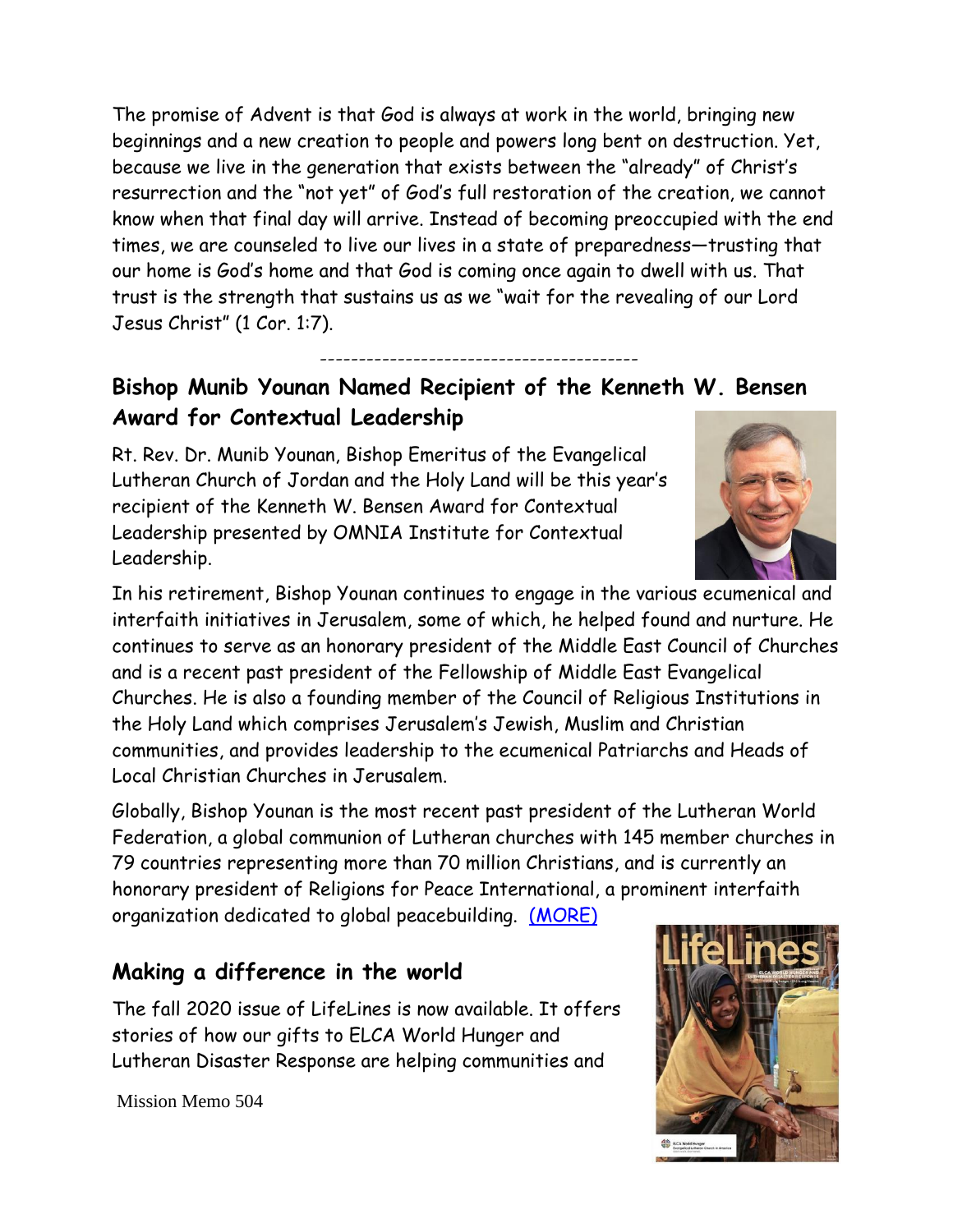families in the U.S. and around the world. Many of the stories highlight ways that the church is helping to address the many challenges that the COVID 19 pandemic is creating in the U.S. and around the world. Not[e: Print copies are available](https://resources.elca.org/Congregational_Life-LifeLines_Fall_2020.html) in packs of 10. A flipbook version is available by [clicking here.](https://www.elca.org/assets/LifeLinesFall2020/mobile/index.html?fbclid=IwAR26Ws6rTUvuvQ5ikbTZSjHV4tZxtj0LH1kjI1AVF1KdSZYKr297L3ifnZ4)

#### **Two hurricanes in two weeks**

Our neighbors in Central America have been devastated by Hurricanes Eta and Iota. Our mission partner, Lutheran World Relief (LWR), has staff on the ground already responding. LWR has been in the region for decades and will



continue to remain long after this disaster response. Please [watch this video,](https://www.youtube.com/watch?v=bNz0qUKOwEw&feature=youtu.be) pray for our neighbors in Honduras and beyond. We can give at [www.lwr.org/storms20.](https://lwr184.lt.acemlnc.com/Prod/link-tracker?redirectUrl=aHR0cCUzQSUyRiUyRnd3dy5sd3Iub3JnJTJGc3Rvcm1zMjA=&a=999968478&account=lwr184%2Eactivehosted%2Ecom&email=cApj8941nPZh7mugZuYiWwLPkW1efsNDmrdD24%2FSjmA%3D&s=ec9c02fc5c27a9904b57757d48c7c6b4&i=603A671A9A5440)



#### **#SNOWSHOE AT LUTHERDALE**

During the pandemic, families are seeking a safe space to rejuvenate and reenergize. When travel restrictions allow, Lutherdale provides a welcoming, safe space for families to make a day trip or stay overnight. With your help, Lutherdale can enhance its winter recreation activities. We are invited to help provide 14 pairs of snowshoes for people of all ages to explore the wonder of God's Creation in a safe, physically distanced activity. Youth, adults, and families can explore the grounds of Lutherdale, enjoy outdoor scavenger hunts, geocaching, and physical exercise during the snowy, Wisconsin winter. The Lutherdale Board of Directors is providing a matching opportunity. They will match Dollar-for-Dollar up to \$750. A total of \$1500 will provide 14 pairs of snowshoes to explore the wonder of God's Creation in a safe, physically distanced activity for youth, adults, and families.

**Friends of Lutherdale can make a [#GivingTuesday](https://www.facebook.com/hashtag/givingtuesday?__eep__=6&__cft__%5b0%5d=AZUjcneCBJLsqVVdzSR_Jb4Rmes0gYaOAEuUXaqFxVwAaAS56YmVhqFGXpLIdeW8kZgrol6GiJzaG9Zo-LDN_rCDpemdtwn5neZOR2sULOgJiggf4gRbl_-rP1SndfHTR-P9_pk_NU5M6TMyMbkQku8O&__tn__=*NK*F) gift today via Venmo @Lutherdale or online at [https://www.lutherdale.org/support-us/](https://www.lutherdale.org/support-us/?fbclid=IwAR18-QzYFMOCaIOHfwuCcsEs59gQaYlFZ1kXhgxGD0Nh_X5lWoE7rOUD8Nk) or by phone (262)742-2352**

Mission Memo 504